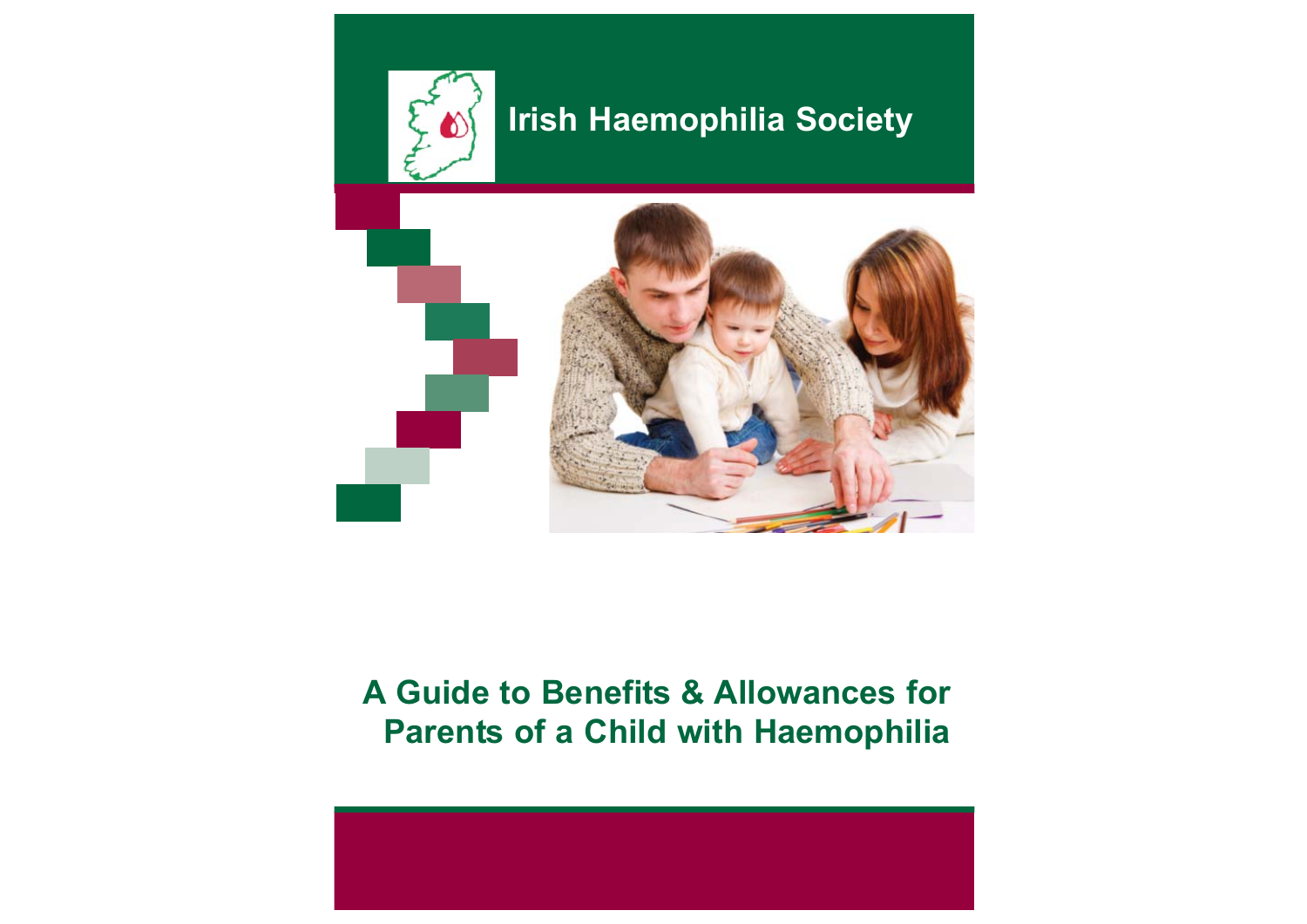# **INTRODUCTION**

We have recently dealt with a relatively large number of queries from members of the Society in relation to benefits and allowances, and therefore felt the need to produce our own booklets on these subjects. As a parent of a child with haemophilia, you may qualify for either the Carer's Benefit or the Carer's Allowance. This booklet contains useful information and a brief overview of some of the entitlements and benefits that are available to parents of a child with haemophilia which we hope you will find useful. And don't forget you can contact Anne Duffy in our office on 01 6579900 if you have a query.



# **CONTENTS**

|                                                      | <b>PAGE</b>    |
|------------------------------------------------------|----------------|
| <b>INTRODUCTION</b>                                  | $\overline{2}$ |
| <b>LONG TERM ILLNESS SCHEME</b>                      | 4              |
| DOMICILIARY CARE ALLOWANCE                           | 5              |
| <b>RESPITE CARE GRANT</b>                            | 6              |
| <b>CARER'S BENEFIT</b>                               | 7              |
| <b>CARER'S ALLOWANCE</b>                             | 8              |
| <b>HALF-RATE CARER'S ALLOWANCE</b>                   | 9              |
| <b>CHILD BENEFIT</b>                                 | 10             |
| <b>EARLY CHILDHOOD CARE &amp; EDUCATIONAL SCHEME</b> | 13             |
| <b>BACK TO SCHOOL CLOTHING &amp; FOOTWEAR</b>        | 14             |
| <b>ONE PARENT FAMILY PAYMENT</b>                     | 15             |
| <b>INCAPACITATED CHILD TAX CREDIT</b>                | 18             |
| <b>UNEMPLOYMENT</b>                                  | 19             |
| <b>REDUNDANCY</b>                                    | 20             |
| <b>MORTGAGE INTEREST SUPPLEMENT</b>                  | 22             |
| <b>RENT SUPPLEMENT</b>                               | 24             |
| <b>USEFUL CONTACT INFORMATION</b>                    | 27             |

*Produced in 2010*

*2*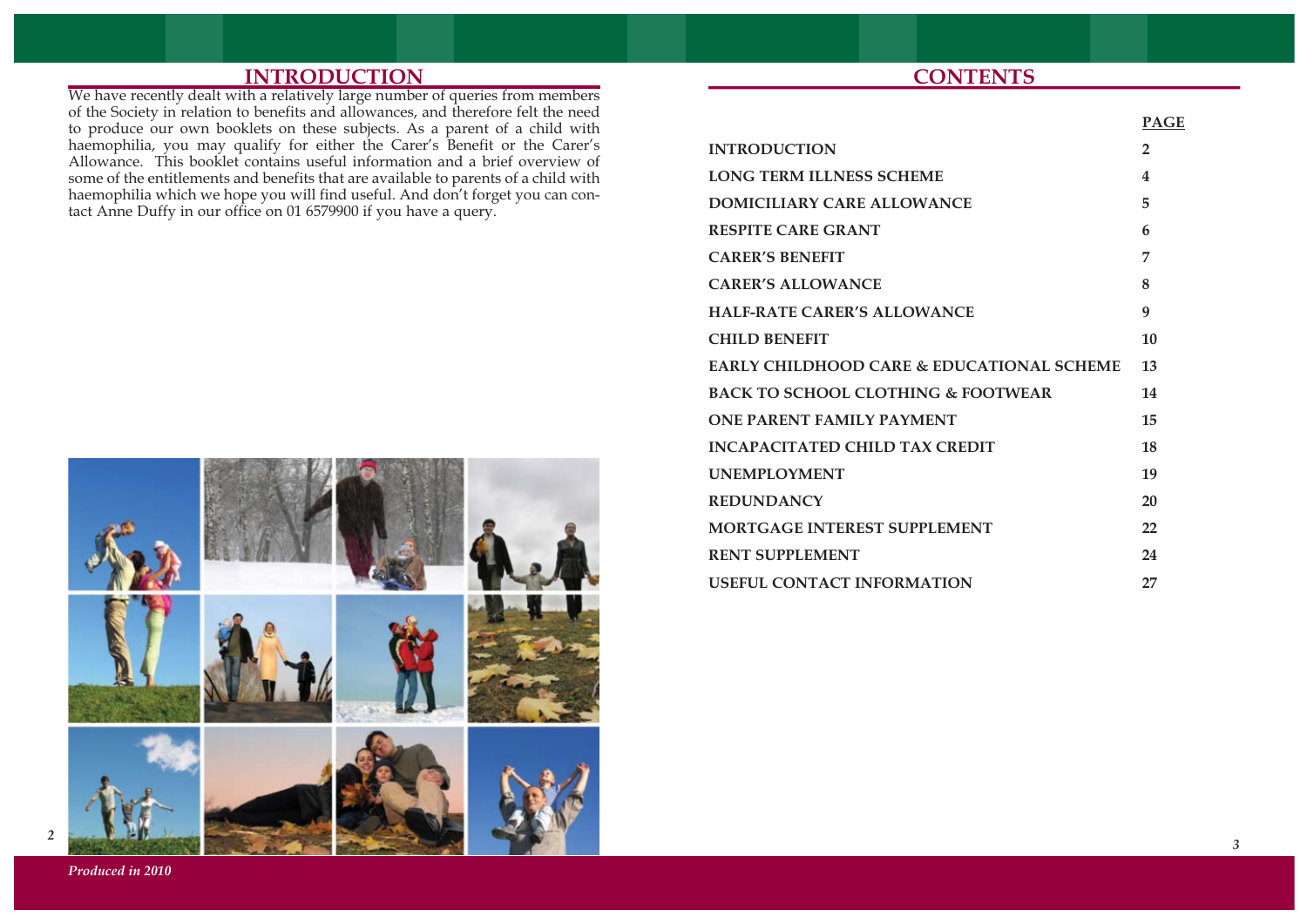# **LONG TERM ILLNESS SCHEME**

- • People with haemophilia can get prescribed drugs, medicines and medical and surgical appliances for the treatment of haemophilia **free of charge.**
- • This scheme is **not** means tested. It is separate from the Medical and GP Card Schemes.
- • You will get a long term illness book which lists the drugs and medicines which will be provided free of charge through your community pharmacist. Other drugs and medicines **not** related to the specified condition must be paid for in the normal way.
- • If your doctor or occupational therapist prescribes a **medical or surgical appliance**, it will be supplied to you from your Local Health Office.

## **How to apply**

You can get an **application form from your family doctor (GP) or Local Health Officer.** 

## **Where to apply**

Send the **completed application form directly to your Local Health Office.**



# **DOMICILIARY CARE ALLOWANCE**

- • This is a monthly payment made to the parent or carer of a child with certain conditions. In some cases, this may apply to the parents of a child with severe haemophilia.
- • Neither the child's nor the carer's means are taken into account for the payment.
- • The Department of Social and Family Affairs now administers this scheme.

# **How long Domiciliary Care Allowance lasts:**

- • This allowance is paid until the child reaches 16 (then the child may qualify for Disability Allowance in his/her own right).
- • You may get a half rate payment if your child is in residential care Monday to Friday and goes home at weekends.
- • While getting a Domiciliary Care Allowance, you may also be eligible for Carer's Allowance or Carer's Benefit and a Respite Care Grant.

## **How to apply**

To apply, fill in a Domiciliary Care Allowance form or text "FORM DCA" followed by your name and address to 51909 (standard text rates apply). You can get an application form in your Social Welfare Local Office or Citizens Information Centre. You should complete Parts 1 to 5 of the application form and have your child's GP complete parts 6 and 7.

## **To ensure that the Medical Assessor has all of the relevant information required please make sure that:**

- • You complete Part 4 of the application form where you outline the additional care and attention the child requires
- •Part 6 and Part 7 is completed by your child's GP, **and**
- • That you attach any reports or assessments related to your child's disability from the Consultant Paediatric Haematologist.

#### **Where to apply Domiciliary Care Allowance** Social Welfare Services Office Department of Social and Family Affairs College Road Sligo **Locall: 1890 500 000 Website: www.welfare.ie**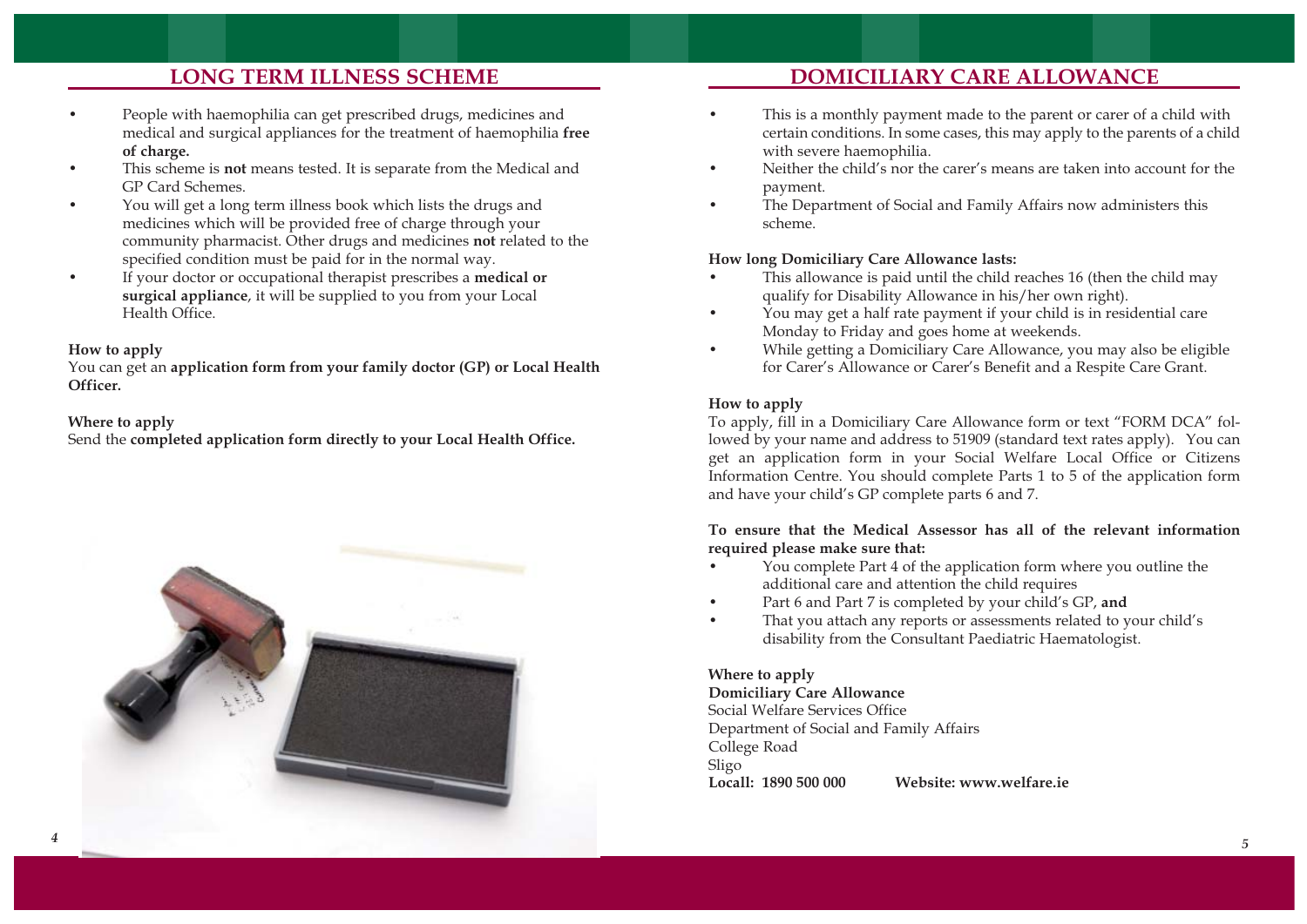# **RESPITE CARE GRANT**

- •This grant of  $\epsilon$ 1,700 is paid automatically by the Department of Social and Family Affairs in June each year to **all** carers getting Carer's Benefit, Carer's Allowance or caring for someone who gets Constant Attendance Allowance.
- • Payable also, to those who are providing full time care to an older person or a person with a disability, regardless of the carer's means. The carer must not be working outside the home for more than 15 hours per week or getting an unemployment payment. The grant is paid for **each** person being cared for.
- • You do not need to apply for it, if you are automatically entitled to receive the Respite Care Grant. If you received the grant in the last year, the Department will contact you to verify that you still qualify for payment.
- •In some cases, you can apply for the grant retrospectively.





# **CARER'S BENEFIT**

This is a **short term** payment made to insured people who leave employment temporarily to care for someone who needs full time care.

#### **How to qualify for Carer's Benefit:**

You must have 156 PRSI paid contributions in Class A, B, C, D, E or H **and**

- •39 contributions paid in the relevant tax year.
- **or**
- • 39 contributions paid in the 12 months immediately before the start of Carer's Benefit.
- **or**

•

- • 26 contributions paid in the relevant tax year **and** 26 paid in the relevant tax year prior to that.
- • The relevant tax year is the second last complete tax year before the year in which you make your claim. For claims made in 2010, the relevant tax year is 2008.
- • You must leave employment (of at least 32 hours a fortnight) to look after someone with a disability in need of full time care. You must have worked for at least eight weeks in the six-month period prior to becoming a full time carer. If you are self-employed and paying Class S PRSI contributions, you are **not** eligible for Carer's Benefit.

## **How long does Carer's Benefit last?**

- • It is paid for up to 24 months and increases are paid for qualified children.
- •If you are caring for more than one person, an additional 50% is payable.
- You can do limited work while in receipt of Carer's Benefit in the same way as for Carer's Allowance. The maximum weekly earnings for anyone who workspart-time or who is self employed is €332.50.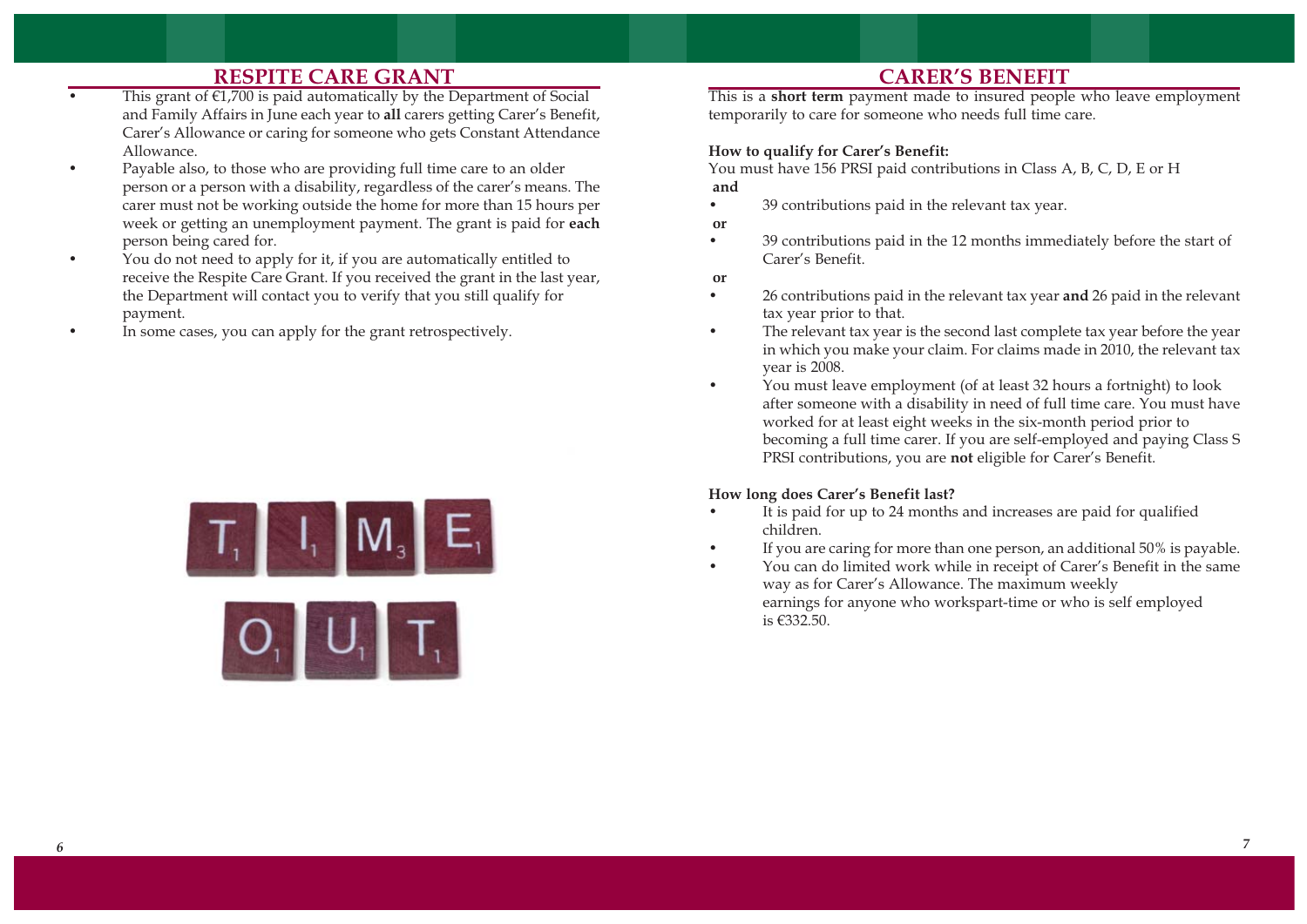# **CARER'S ALLOWANCE**

This is a **long term** means tested payment for people on low income who are looking after someone in need of full time care because of age, certain illnesses, physical or learning disability.

#### **How to qualify for Carer's Allowance:**

- • Be aged 18 or over and satisfy both a means test and a habitual residence test.
- • Living with the person you are looking after, **or** be providing full time care and attention if the person is not living with you.
- • The person you are caring for must be aged 16 or over, require full time care and attention for at least 12 months (medical certification is required). They can be under the age of 16 if a Domiciliary Care Allowance is being paid.
- • Carer's who are providing full time care to more than one person receive an additional payment of up to 50% of the maximum personal rate.
- • If you are aged over 66 and satisfy the conditions, you may still receive Carer's Allowance. If you are over the age of 80, you are entitled to an Over-80 Increase on top of your payment.

#### **Income Disregards**:

The first €332.50 per week of your income is disregarded when your entitlement is calculated (whether from employment or self-employment, capital or occupational pension). The disregard for a couple is  $€665$ .

#### **Working:**

- • You can work outside the home for up to 15 hours a week or engage in limited self employment in the home, while receiving Carer's Allowance. Approval is required from the Department of Social and Family Affairs and your income is means tested. (see disregards above).
- • You may work part time as a home help for the Health Service Executive for up to 15 hours a week and this income is not assessed as means.
- • You may also attend an educational or training course or take up voluntary work for up to 15 hours per week. If the person you care for is attending a non-residential course of rehabilitation training or an approved non-residential day-care centre, this will not affect your Carer's Allowance.

# **HALF-RATE CARER'S ALLOWANCE**

- • If you are getting certain social welfare payments in your own right, you may keep your main payment **and** get an extra half-rate Carer's Allowance. These payments include disability payments – although you must meet the criteria for caring and be fit to care.
- • Half-rate Carer's Allowance is **not** payable with Jobseeker's Benefit and Allowance, Back to Work Allowance, or Supplementary Welfare Allowance.
- • If you are being claimed for as a qualified adult on your spouse or partner's social welfare payment (with the exception of Supplementary Welfare Allowance) and you are providing full time care to another person, you may apply for half rate Carer's Allowance and retain your current increase for a Qualified Adult in full.

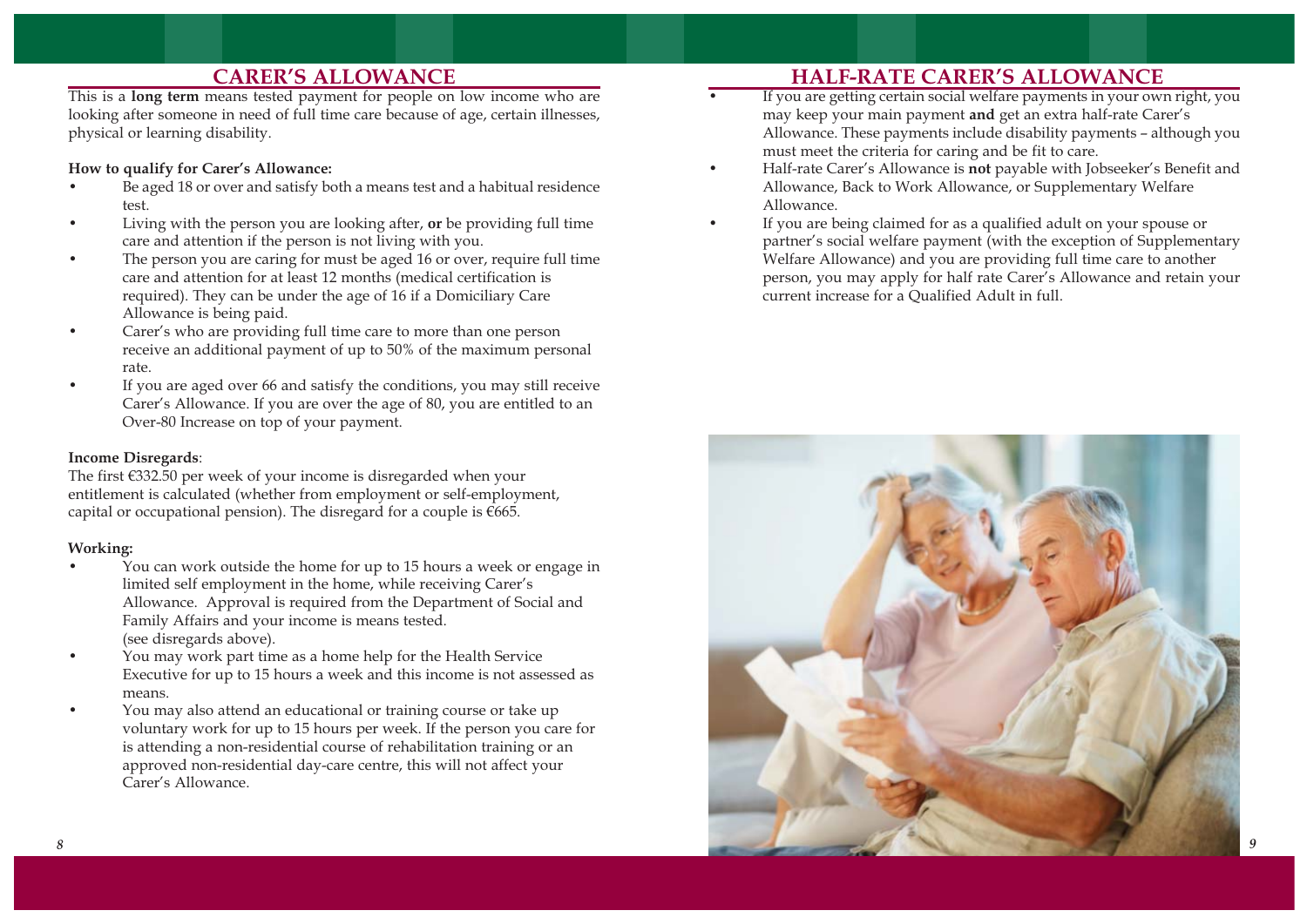# **CHILD BENEFIT**

This is payable to the parents or guardians of children under 16 years of age, or under 19 years of age if the child is in full time education, FÁS Youthreach training **or** has a disability.

If you had a multiple birth you will be entitled to a special grant at the time of birth and again when the children are 4 and 12 years old. Child Benefit is paid at one and a half times the monthly rate for twins, and at double the monthly rate for triplets and other multiple births.

#### **Since January 2010, children aged 18 will not get Child Benefit**.

A compensatory payment will be paid in 2010 to families on low income with children aged 18 in full-time education or with a disability. You will get a compensatory payment if your child aged 18 is getting Disability Allowance **or** if you are

getting:

- • A social welfare payment and getting an increase in your payment for the child aged 18.
- •Family Income Supplement.

## **Birth of your baby**

If your baby is born in Ireland, when you register the birth of your baby the Department of Social and Family Affairs will begin a Child Benefit claim for your child:

- • If you are not claiming Child Benefit for another child, a new claim is created by the Department and a partially completed claim form (and a special FREEPOST envelope) is sent to you for your signature and payment details. The baby is also given a Personal Public Service (PPS) Number.
- • If you are claiming Child Benefit for another child, your new baby is added to the Child Benefit claim and payment begins automatically from the month after the birth. A letter confirming payment will be sent to you by the Department. The baby is also given a Personal Public Service (PPS) Number.

## **Children aged 16 to 18 years**

If you want to keep your Child Benefit for a disabled child **or** a child in full time education **or** a child on a full time Youthreach course aged under 19, you will need to fill in the right form one month before your child's 16th birthday.

#### **This form must also be signed and officially stamped by:**

- •The school/college if your child is in full-time education.
- •FÁS if your child is on a full-time Youthreach course **or**
- •A doctor if your child has a disability.

If your child is aged 16, 17 or 18 and you are getting Child Benefit for him or her, you must notify the Department of Social and Family Affairs immediately if:

 Your child leaves school/college/FÁS YOUTHREACH course before the certified date

#### **or**

•

•

•

• Your child is able to support himself/herself before reaching age 19 or the date certified by the doctor.

#### **Full time education (aged 16 and over)**

- If your child is over 16 years of age and in full time education you will get Child Benefit until June. You will not get another payment until your child returns to full time education in September. The Child Benefit section will send you an application form in August. If your child returns to full time education in September, fill in and return this application form. When you get your payment it will include any arrears due to you, including Child Benefit for July and August.
- If you don't get a form in the post from the Child Benefit section, fill in form CB2 in September.

## **CHILD BENEFIT AND EU REGULATIONS**

## **Non-EU/EEA citizens**

Non-EU/EEA citizens must be "habitually resident" in Ireland to quality for Child Benefit. If you are a non-EU/EEA citizen and legally working in this State, you **may** qualify for Child Benefit if your child is also resident here.

## **How to apply:**

#### **Child under 16 years of age**

If your baby is born in Ireland the Child Benefit section will send you either an application form or a letter confirming payment.

If your child is **not** born in Ireland **or** his/her birth is **not** registered within the required time, you must fill in Child Benefit (form CB1). You must send this form (CB1) with a copy of your baby's birth certificate by FREEPOST to the Child Benefit Section (see 'Where to apply' below). You can get a birth certificate for your child from the General Register Office. A special copy will be given to you for Child Benefit, which the Department will not return. *10 11*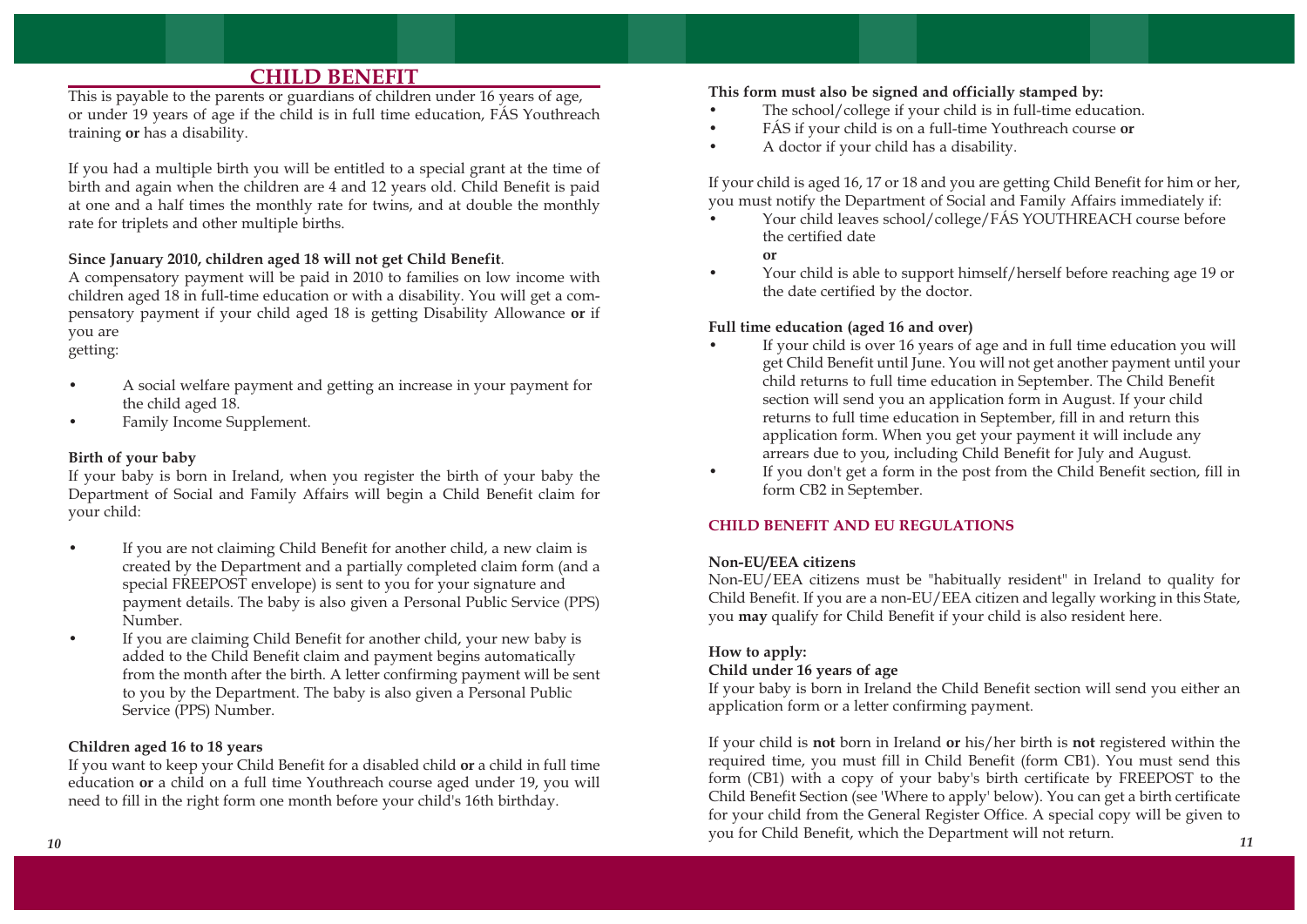## **Children aged 16 to 18 years**

If your child is between 16 and 18 fill in Child Benefit (form CB2). If you are already getting Child Benefit for this child, the Child Benefit section will send you an application form in the post. Send your form by FREEPOST to the Child Benefit Section.

#### **Where to apply**

**Child Benefit Section**  Department of Social and Family Affairs Social Welfare Services Office St Oliver Plunkett Road Letterkenny Donegal **Tel: (01) 704 3000 Lo-call: 1890 400 400 Website: www.welfare.ie**

## **EARLY CHILDHOOD CARE & EDUCATIONAL SCHEME**

The **Early Childcare Supplement** was replaced in January 2010 by whats now called the **Early Childhood Care & Educational Scheme** which gives a free pre school year to all children between the ages of 3 years 3 months and 4 years 6 months.

#### **How to apply**

There is no application form for the Early Childhood Care & Educational Scheme. To get a place for your child, apply to a participating playschool or daycare centre. You can get a list of participating services from your local City or County Childcare Committee.

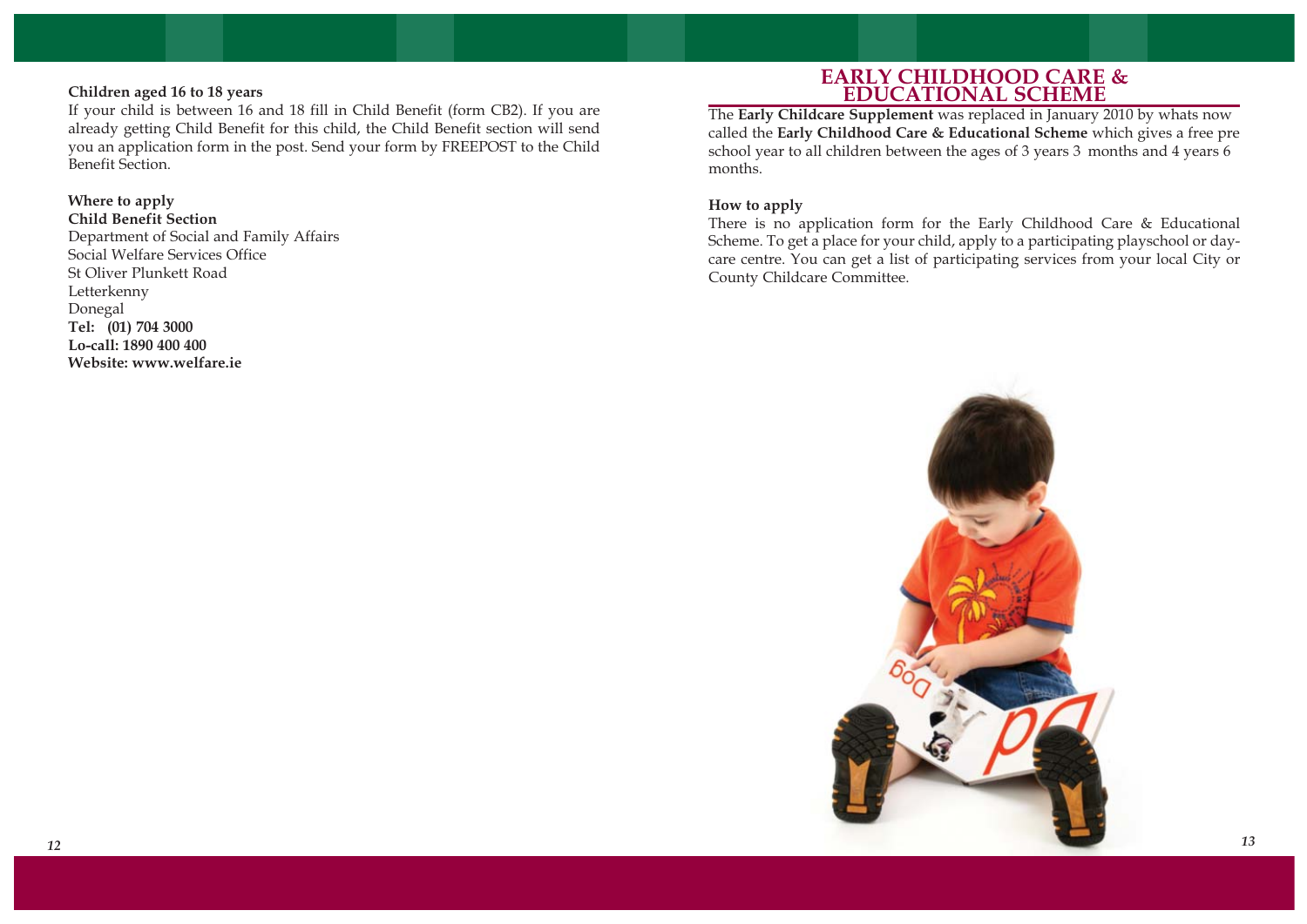# **BACK TO SCHOOL CLOTHING AND FOOTWEAR ALLOWANCE**

This allowance is to help with the cost of uniforms and footwear for children attending school. The scheme operates from 1 June to 30 September each year. The allowance is provided by the Health Service Executive as part of the Supplementary Welfare Scheme.

## **To qualify you (parent or guardian) must meet a number of conditions:**

- • You must be getting certain social welfare payments or payments for training, employment schemes or adult education;
- •Your total household income must be below a certain amount;
- • The child/student must be between 2 and 22 years before 1 October of the year you apply **and** must be in full time education at a recognised school or college.

## **You may qualify for this Allowance if you are in one of these groups:**

- • You are getting a social welfare payment (including Family Income Supplement) or a Health Service Executive payment **or**
- •You are taking part in an approved employment scheme **or**
- •You are taking part in a recognised education or training course **or**
- •You are involved in an Area Partnership Scheme **or**
- •You are attending a FÁS, Fáilte Ireland or LES training scheme.

## **The following Income limits apply:**

- • To qualify for this allowance your total household income must be below specified amounts (see below).
- • Your total household income is your main social welfare or Health Service Executive payment, the income of any dependent children on Youthreach and any other income you may have including wages (before tax but excluding PRSI and reasonable travelling expenses).
- • Any income you get from Rent Supplement or Mortgage Interest Supplement, Family Income Supplement, Blind Welfare Allowance, Rehabilitative Training Allowance, rehabilitative employment (up to €120 per week), Home Help, Domiciliary Care Allowance, Mobility Allowance and Higher Education Grants Scheme is not counted.

| 2010 Income Limits for Couples |         | 2010 Income Limits for a Lone Parent |         |  |
|--------------------------------|---------|--------------------------------------|---------|--|
| 1 child                        | €563.60 | 1 child                              | €410.10 |  |
| 2 children                     | €593.40 | 2 children                           | 6439.90 |  |
| 3 children                     | €623.20 | 3 children                           | €469.70 |  |
| 4 children                     | €653.00 | 4 children                           | 6499.50 |  |

# **ONE-PARENT FAMILY PAYMENT**

This is a payment for men and women who are bringing children up without the support of a partner.

- To get this payment you must meet certain conditions **and** satisfy a means test. If you are divorced or unmarried, you must also have attempted to get maintenance from the child's other parent (father or mother).
- • If you get a One-Parent Family Payment you can use the Household Budget Scheme to help you manage your bills. You may also be eligible for other benefits - Fuel Allowance, Family Income Supplement and the Supplementary Welfare Allowance Scheme.

## **To qualify for a One-Parent Family Payment you must:**

- • Be the parent, step-parent, adoptive parent or legal guardian of a qualified child
- • Have the main "care and charge" of at least one qualified child, who is under 18 years of age or aged 18 to 22 and in full-time education. The child must live with you. The One-Parent Family Payment is **not** payable if, a couple has joint equal custody of a child or children.
- •Have earnings of €425 or less per week.
- •Satisfy a means test.

•

•

- •Be habitually resident.
- •Not be cohabiting (that is, living with someone as husband and wife).

## **If you are separated or divorced you must:**

- •Have been separated for at least three months.
- •Have made efforts to get maintenance from your spouse.
- •Be inadequately maintained by your spouse.

## **If you are unmarried you will:**

•Be required to seek maintenance from the other parent of your child.

## **One-Parent Family Payment and EU Regulations**

- EU citizens, EEA citizens and Swiss nationals, working in Ireland and paying into the Irish Social Insurance System **do not have to meet the habitual residence criteria** to qualify for One-Parent Family Payment.
- • In addition, you can get this payment if you become unemployed and are getting Jobseeker's Benefit. You must meet all other qualifying criteria for One-Parent Family Payment.

## **One-Parent Family Payment and Deserted Wife's Benefit**

• If you had to transfer from Deserted Wife's Benefit to One-Parent Family Payment in order to be accepted as a participant on a *14 15*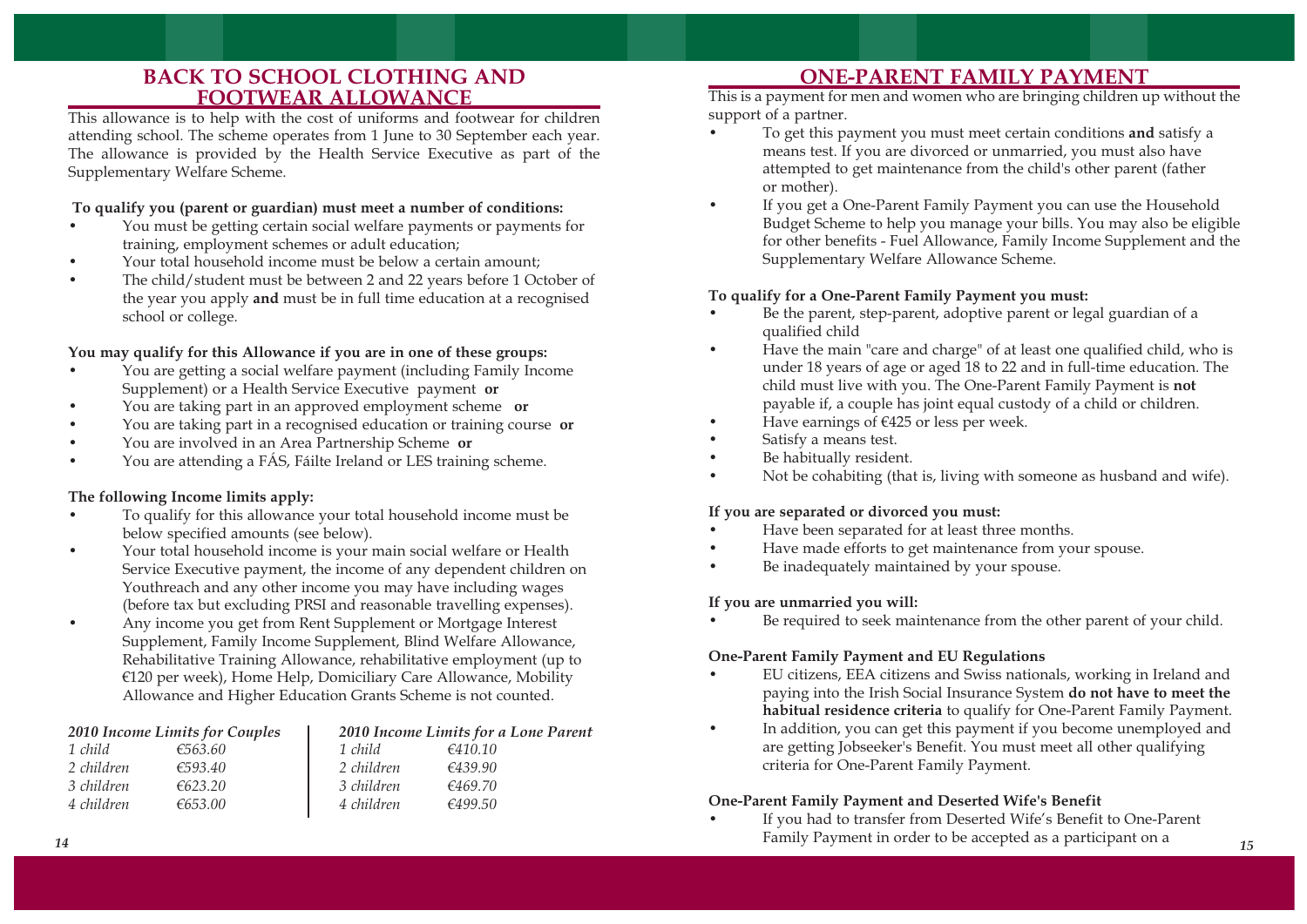Community Employment Scheme, you can now apply to have your entitlement to Deserted Wife's Benefit restored. While this benefit is closed to new applicants, it is still paid to those who had qualified for it before 2 January 1997.

• The maximum weekly rate of payment for Deserted Wife's Benefit is higher than that of One-Parent Family Payment. If you qualify to have your entitlement to Deserted Wife's Benefit restored, you may also be due arrears.

## **One-Parent Family Payment and work**

- • If you take up full time work you may be eligible for extra tax allowances under the Revenue Job Assist scheme. You can work in a FÁS employment scheme and still retain part or all of your One-Parent Family Payment. **Contact your local FÁS office for details.**
- • You can return to education through the Back to Education Programme and retain this payment, under certain conditions.
- • You may qualify for the Back to Work Allowance (Employees) instead of a One-Parent Family Payment if you take up employment. If you want to become self employed, you may qualify for the Back to Work Enterprise Allowance.
- • If you take part in certain employment schemes (for example, the Back to Work Allowance scheme), you will retain your secondary benefits, **not** including Rent/Mortgage Interest Supplement, as long as your weekly income (income less PRSI and reasonable travelling expenses) is less than €317.43 per week.
- • Your income from the Back to Work Allowance scheme, the Back to Work Enterprise Allowance scheme and Family Income Supplement is **not** taken into account for the purpose of the €317.43 weekly income limit.

## **Transitional Payments**

- • If you have been getting One-Parent Family Payment and you have earnings above  $\epsilon$ 425, you are entitled to a transitional payment that is the same as one half of your rate of One-Parent Family Payment for six months.
- • You can only get a transitional payment if you have been getting One-Parent Family Payment for a continuous period of at least 52 weeks.
- • New applicants with earnings over €425 will not qualify for this payment.
- • You may be entitled to an increase in your One-Parent Family Payment if your pay is reduced. To get an increase in your payment, send a
- current payslip (showing your reduced pay) with a letter from your *<sup>16</sup> <sup>17</sup>*

employer, confirming your new work situation to your Local Social Welfare Office.

If your pay is reduced your Family Income Supplement payment will stay the same. If the number of hours you work each week is reduced to below 19 hours (38 hour per fortnight) you are no longer entitled to this payment and, you should notify the relevant section if, the hours you work fall below the minimum requirement.

You may be entitled to an increase in your Rent Supplement. If you rent from a local authority or housing association you should contact them to find out if you are entitled to a reduction in your rent.

# **How to apply**

Complete the One-Parent Family application form. Send it with the relevant supporting documents to the Department of Social and Family Affairs at the address below:

- • If you are **widowed,** you should apply within **3 months** of your spouse's death. If you are **unmarried**, you should apply within **3 months** of the birth of your child.
- • If you are **separated / divorced**, you should apply within 6 months of the date you separated from your spouse **and** you need to be separated for 3 months before you apply.
- • You can have your payment paid directly into your bank account or arrange to use your Social Services Card at the post office to collect your money. If you have a Social Services Card, sign the back of it and keep it in a safe place.

## **Where to apply**

**Department of Social and Family Affairs** Social Welfare Services College Road Sligo **Tel :(071) 915 7100 Lo-call: 1890 500 000**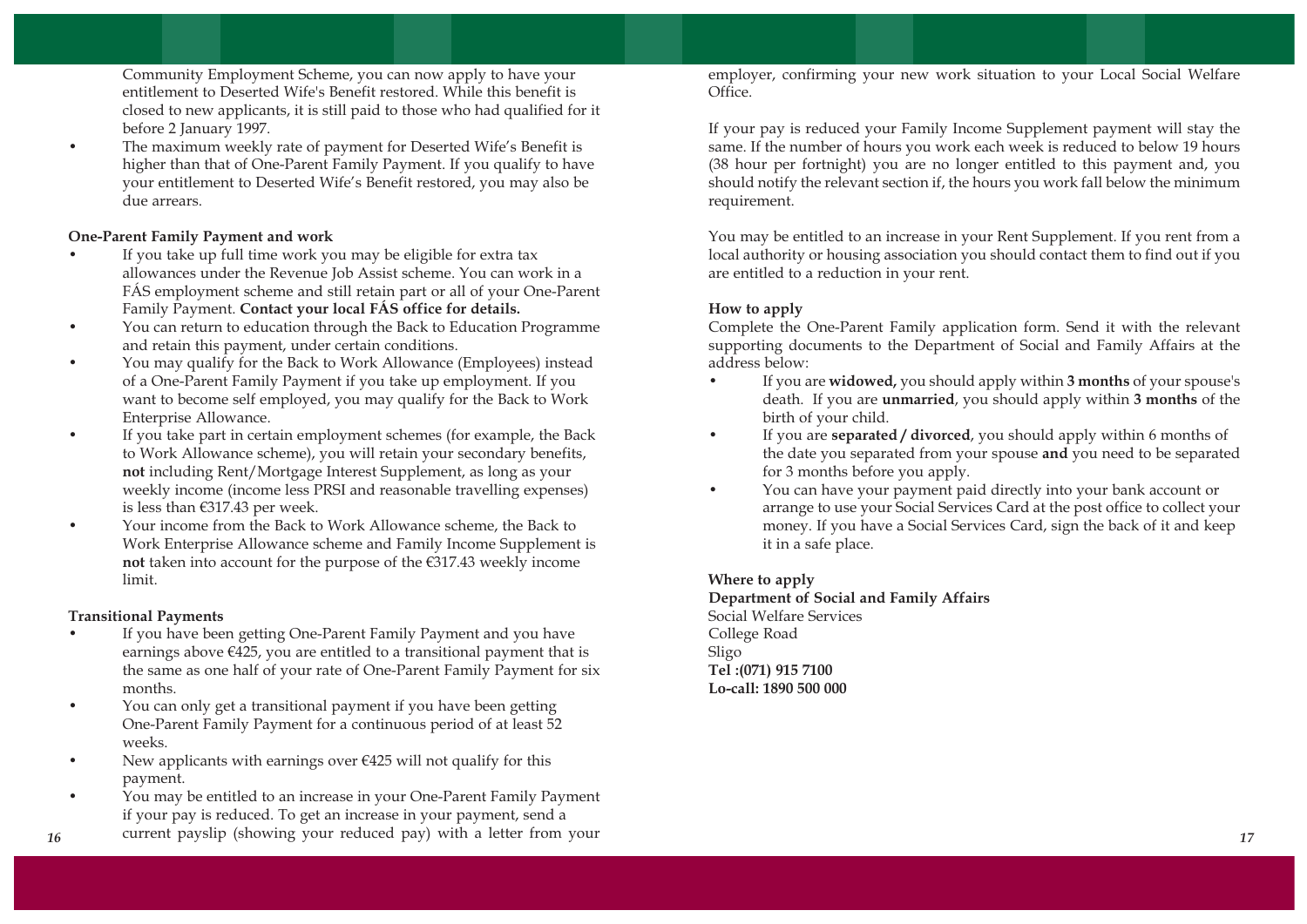# **INCAPACITATED CHILD TAX CREDIT**

It may be possible to claim this tax credit when a child with haemophilia meets the criteria for being incapacitated. This will not be the case for the vast majority of children with haemophilia.

## **Rates**

In 2010, the credit is  $€3,660$ .

## **How to apply**

Call or write to your local tax office outlining the credit claimed with the name or names of the child or children involved. The first claim also needs a doctor's certificate (preferably from the Consultant Paediatric Haematologist) showing:

- •Date of diagnosis.
- •Severity of condition.
- • The doctor's certificate must state whether the incapacity permanently prevents the child from maintaining himself.

## **Where to apply**

Visit Revenue on **www.revenue.ie** to find the Lo-call number for your region.



# **UNEMPLOYMENT**

•

•

- If you are being let go from your job your employer must give you a P45 and you may have certain entitlements including notice and pay for annual leave earned but not taken. A P45 is a statement of your pay, tax and PRSI to date deducted by your employer. **It is a very important document. You need it if you are starting a new job as you need it to give to your new employer in order to avoid paying emergency tax and also if you are still unemployed in order to claim a tax refund, or to claim social welfare benefits.** If your employer does not give you a P45 you should ask for it. Since 2009, you should also receive an Income Levy Certificate for your own records.
- • You may be entitled to notice if you are being let go from your job. The length of notice you are entitled to, will depend in the first place on your contract of employment. In addition, there is a minimum entitlement laid down by law.
- • Your contract may give you a greater entitlement to notice than the statutory minimum, but it cannot give you less and you must have been working for your employer for at least 13 weeks.
- • While the notice entitlements under your contract of employment can exceed the minimum periods above, any provision for notice in your contract for less than the above is invalid. This means that if your contract states that you will get less than the law provides, then this part of your contract has no effect.
	- The law however does not preclude your employer or you waiving your rights to the legally specified notice period. The law also does not preclude you accepting payment in lieu of notice, if you wish. You may be required to work the notice period or you may accept payment in lieu of notice, if offered. Payment in lieu of notice means that you will not have to work for the period between receiving notice and the ending of your employment, but you will get the same amount of wages that you would have received, had you worked.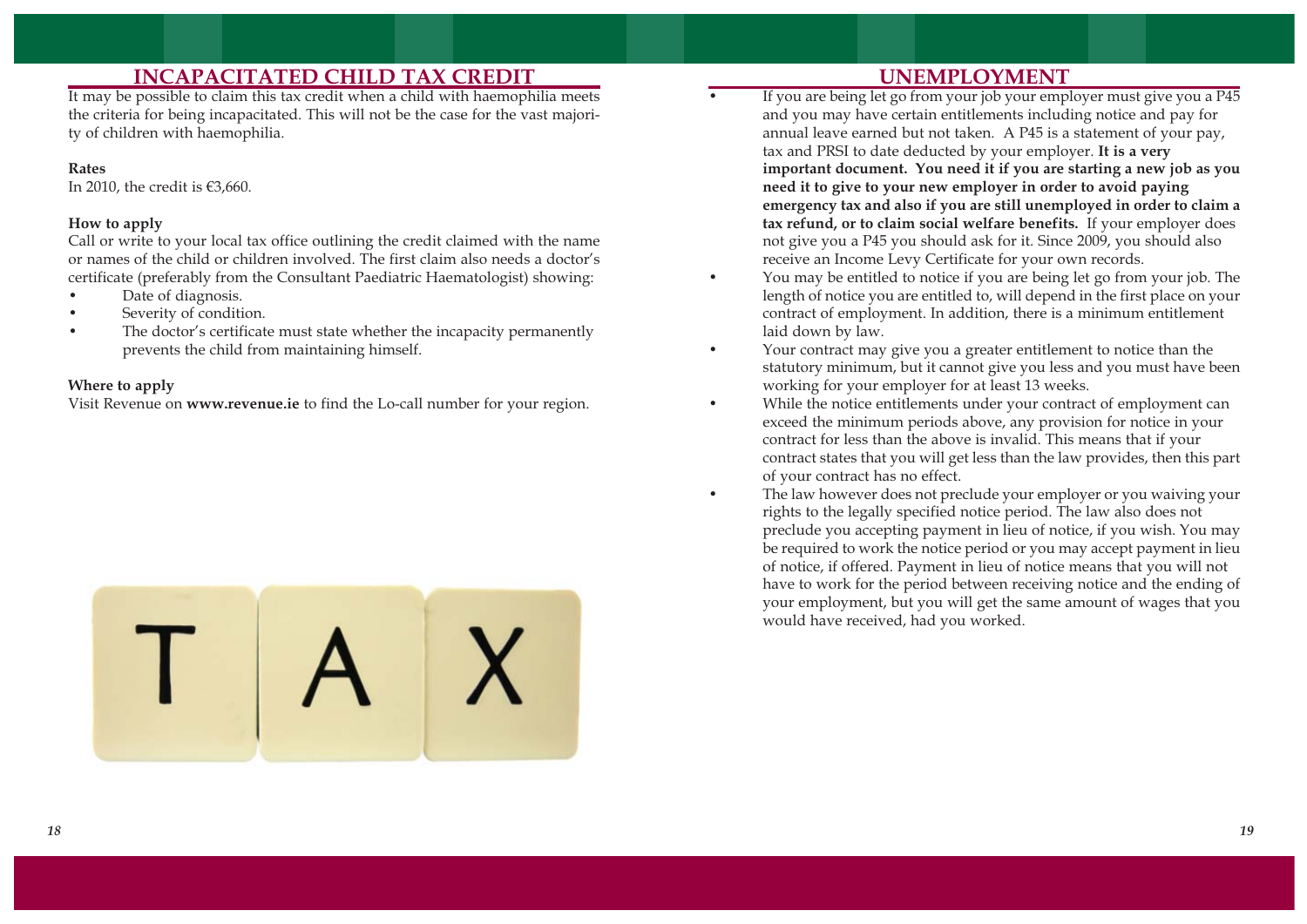# **REDUNDANCY**

When you lose your job due to circumstances such as the closure of the business or a reduction in the number of staff this is known as redundancy. Generally this situation arises if your job ceases to exist and you are not replaced.

## **Redundancy Payment**

• Not all employees are legally entitled to a redundancy payment. In order to qualify for a statutory redundancy payment, an employee must:

Have at least two years' continuous service with the employer Be aged 16 or over, and

Be in insurable employment under the Social Welfare Acts.

- • A redundancy payment may be negotiated between the employer and the employee or their union. These negotiated payments may include employees not covered by the statutory redundancy scheme and may exceed the statutory minimum payment.
- • An employee's continuity of employment or service is not broken by a period of sickness, lay off, holidays, adoptive leave, leave under the maternity protection legislation, parental leave, carer's leave or a career break.
- • If an employee is dismissed before reaching the required two years service and then taken back within 26 weeks, their continuity of employment is not affected by the break.
- • There is **no** entitlement to a redundancy payment if an employee is dismissed within one month of ending an apprenticeship. However, if the employer retains the former apprentice's services for **more than one month** after the apprenticeship finishes, the period of the apprenticeship counts in calculating any subsequent redundancy entitlement.

## **If you are unemployed**

Whether you consider yourself to be retired or unemployed, you may be eligible for Jobseeker's Benefit if you are aged under 66 which lasts for a maximum of 15 months. You may then be eligible for Jobseeker's Allowance.

## **Jobseeker's Benefit**

- • To qualify you must be unemployed, aged under 66, capable of work, available for work and genuinely seeking work. If you have left work voluntarily, for example, if you have chosen early retirement, you may not get this benefit for 9 weeks after leaving work. After that, you will have to prove that you are available for and genuinely seeking work.
- • If you are under the age of 55 and you have received a redundancy payment of more than €50,000, you may not get this benefit for 9 weeks.

You can do a certain amount of work and remain entitled to some Jobseeker's Benefit.

- You should check with the Department of Social and Family Affairs before taking up work to see exactly what the effect will be. As a general rule, Jobseeker's Benefit is payable for 390 days (65 weeks).
- • However, if you are between 65 and 66 years of age when your benefit would normally end, you may continue to receive it until the age of 66, provided you meet the PRSI requirements. Alternatively at 65, you may be eligible for the State Pension (Transition).

## **Jobseeker's Allowance**

•

- • If you have used up your entitlement to Jobseeker's Benefit or you are not entitled to this benefit because you do not have enough PRSI contributions, you can apply for Jobseeker's Allowance if you are under 66.
- • You must be unemployed, be capable of, available for and actively seeking work and pass a means test.
- • In general, if you have a reasonable level of pension from a previous employment, you are unlikely to qualify for this allowance.

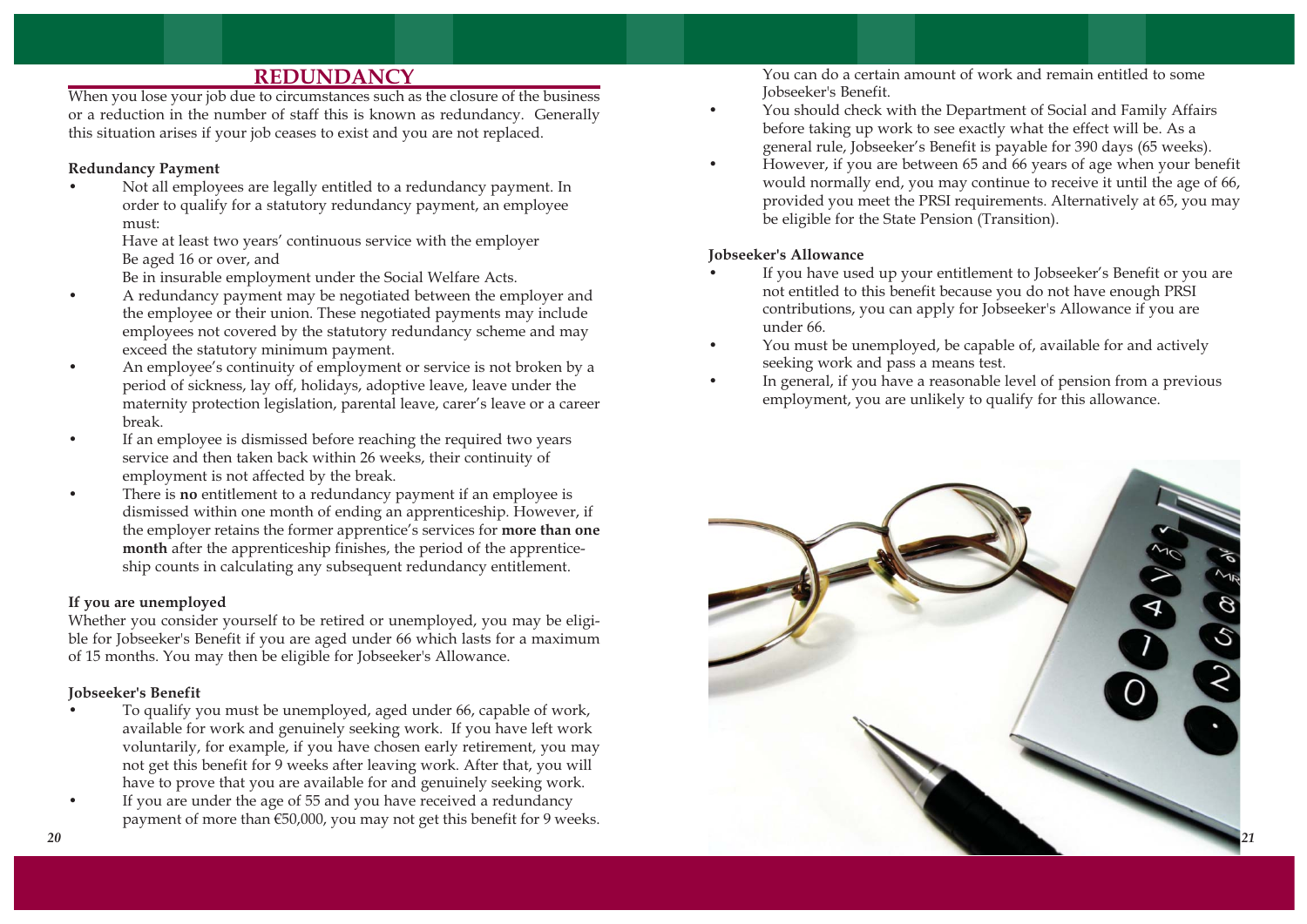# **MORTGAGE INTEREST SUPPLEMENT**

- • This provides **short term** support to help you pay your mortgage interest repayments. You will only get assistance with the interest portion of your mortgage repayments. You will not get help with the portion that pays off the actual loan and house insurance. If you have a consolidated loan, only the portion of your loan that relates to the essential purchase, repair or maintenance of your home will be taken into account.
- • You will not qualify for this supplement if you are in full time employment. With couples, if one of a couple is in full time employment, both are excluded from claiming the Supplement.

There are **Special Retention Arrangements** that may allow you to keep a proportion of your supplement as follows:

• You can continue to get the supplement while you are in employment, if you are participating in a Community Employment Scheme or getting a Back to Work Allowance or Back to Work Enterprise Allowance. There is a weekly income limit to qualify.

## **Qualifying conditions:**

- •When you began your mortgage, you could afford the repayments.
- •Your house is not up for sale.
- • The amount of your mortgage interest payable does not exceed an amount the Health Service Executive considers reasonable to meet your residential needs.
- • Only the portion of your loan that relates to the essential purchase, repair or maintenance of your home will be taken into account.
- • It is reasonable to award this supplement regarding any arrears on the loan.
- •You are habitually resident in this State.

## **You won't qualify for the Supplement if:**

- • You or your spouse or partner works more than 29 hours a week. (except under special retention arrangements see above)
- •You are involved in a trade dispute.
- •You are attending full time education.
- •You are unlawfully in the State.
- • You have made an application for asylum under the Refugee Act, 1996 and such application is awaiting final decision by the Minister for Justice, Equality and Law Reform.
- • You have made an application under the Aliens Act, 1935 to remain in the State and such application has not been determined.

 You are admitted to an institution (for example, a hospital) for a period in excess of 13 weeks.

#### **How to apply**

•

Complete an application form for Mortgage Interest Supplement. Part of the form will need to be filled in by your lending agency, in addition to a separate Supplementary Welfare Allowance application form, which is used to gather extra details relevant to your application for the supplement.

## **You will also need to bring the following documents:**

- • Identity documents for you and your dependents - full Birth Certificate, Passports, Driving License, Work Permit, Immigration Card.
- • Documents to show your income and financial situation - Pay slips, P45, P35, P60 or bank statements
- •Documents to prove where you live - electricity, gas or phone bills
- • Documents to prove you have a mortgage and your ownership of the property - loan application, loan offer or a solicitor's letter

The Community Welfare Officer will usually visit you to confirm your circumstances.

## **Appealing a decision made by the Health Service Executive**

- • If you are not satisfied with a decision made in relation to Mortgage Interest Supplement, first find out why the decision was made by asking the Community Welfare Officer, who will give you the reasons in writing.
- • If you have any extra documentation to back up your case, give this to the Community Welfare Officer. Then talk to the Superintendent Community Welfare Officer about the decision. They can change the decision if your case deserves it.
- • If the decision is not changed, ask for an appeal form, including as much detail as possible and keep photocopies of everything.
- • If your appeal is not successful, you can have the appeal referred to the Chief Appeals Office in the Social Welfare Appeals Office. You can request a face-to-face hearing **and** you can bring along a representative to help you argue your case.

## **Where to apply**

Contact the Community Welfare Officer at your Local Health Centre.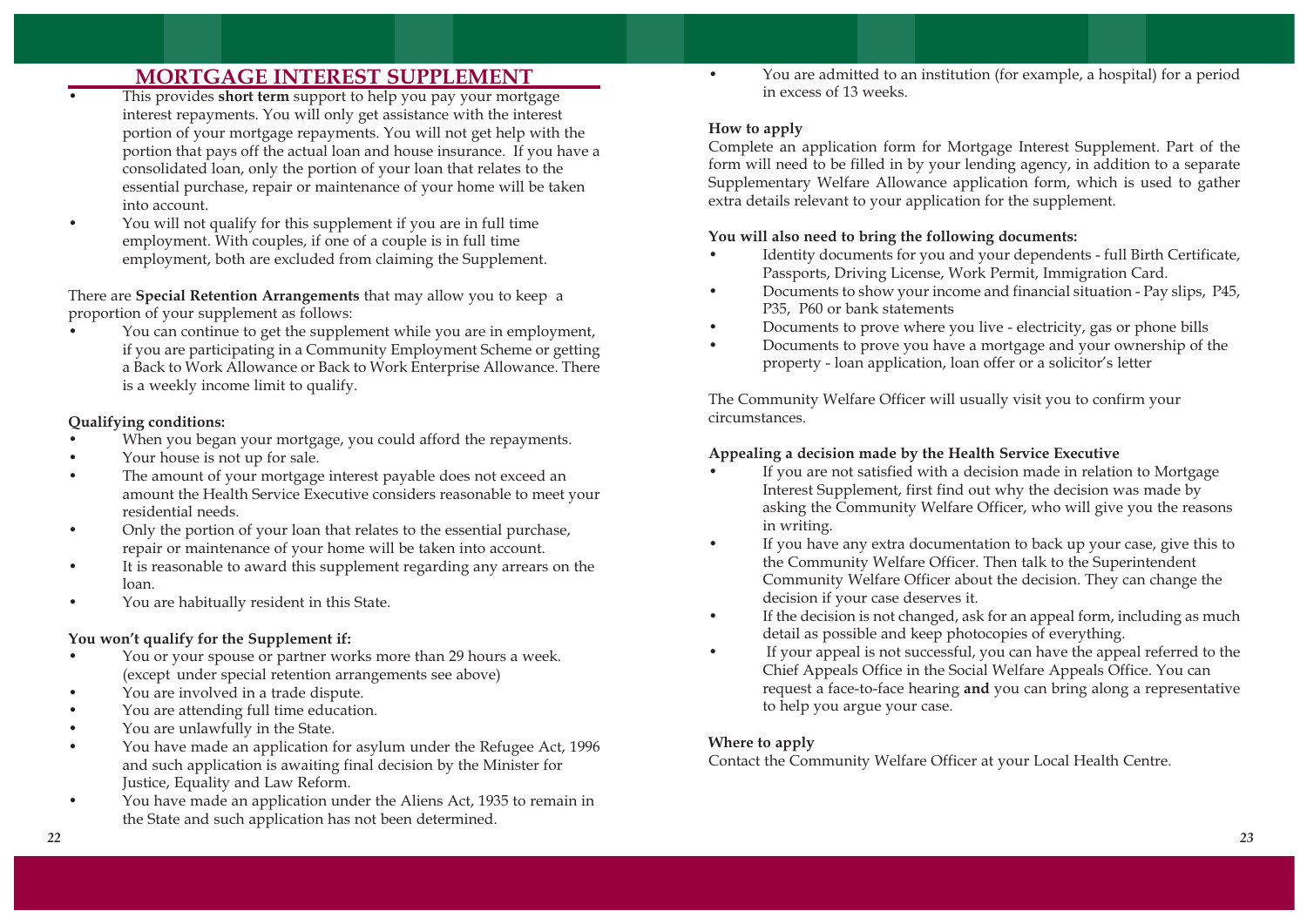# **RENT SUPPLEMENT**

This is paid to people living in private rented accommodation who cannot provide for the cost of their accommodation from their own resources. In general, if your only income is a social welfare or Health Services Executive payment, you will qualify for a rent supplement.

- • The amount of rent supplement will be calculated by your Community Welfare Officer and will generally ensure that your income after paying rent does not fall below a minimum level.
- • You will **not** qualify if you are in full time employment. In the case of couples, if one of a couple is in full time employment, **both** are excluded from claiming rent supplement.
- • You will be re-assessed for Rent Supplement and some of your additional income including some of your income from employment will be taken into account.
- • As a result of the re-assessment, you may or may not continue to qualify for it. If you do qualify for Rent Supplement, you may get a different rate of supplement.

**You may be eligible for Rent Supplement if**, the accommodation is suitable for your needs, the rent is below the maximum rent level set for your county and you are:

- •Assessed by a Housing Authority as having a housing need **or**
- •Regarded by a Housing Authority as being homeless **or**
- • Have accommodation provided under one of the Social Housing Schemes **or**
- •Aged over 65 years **or**
- • On certain disability payments such as - Disability Allowance, Blind Pension, Invalidity Pension and the equivalent payments from other EU countries or countries that Ireland has a bilateral social security agreement **and**
- •Pass a Habitual Residence Test
- •Pass a Means Test.

## **You will not qualify for Rent Supplement if you:**

- • Are in full time employment. However, if you are assessed as in need of housing under the Rental Accommodation Scheme **and** have been out of full-time employment for 12 months or more, you may be entitled to the Supplement.
- • Have refused a third offer of local authority accommodation in an 18 month period. Therefore, you will not be eligible to claim Rent Supplement for 12 months.
- *<sup>24</sup>* Are leaving local authority housing without reasonable cause. *<sup>25</sup>*

 Are attending full-time education. If you are getting a Back to Education Allowance or participating in the Back to Education Programme you may be entitled to this supplement.

#### **How to apply**

•

- •Fill in an application form for Rent Supplement.
- •Part of the form will need to be filled in by your landlord or their agent.
- • Another part of the form may need to be filled in by your local authority, to confirm you are on their housing list and have a housing need, that is, if you are not exempt from this rule.
- • Complete a separate Supplementary Welfare Allowance application form which needs extra details relevant to your application for Rent Supplement. The Community Welfare Officer or local Citizens Information Service can help you fill in these forms.

#### **You will also need the following documents:**

- • Identity documents for you and your dependents - full Birth Certificates, Passports, Driving License, Work Permit, Immigration Card.
- • Documents to show your income and financial situation - Pay slips, P45, P35, P60 and bank statements.
- •Documents to prove where you live - electricity, gas or phone bills.
- • Documents relating to your tenancy - your rent book, lease or tenancy agreement.

The Community Welfare Officer will usually visit you to confirm your circumstances.

## **Where to apply**

Contact the Community Welfare Officer at your local Health Centre.

## **Exceptional Needs Payment**

This is a single, once-off payment intended to assist with exceptional expenses such as, serious illness or funeral costs.

## **You may be eligible for this payment if you are:**

- •Living in the state.
- •Satisfy a means test.
- •Have applied for any other benefit/allowance you may be entitled to.
- •Have registered to work with FÁS (if you are of working age).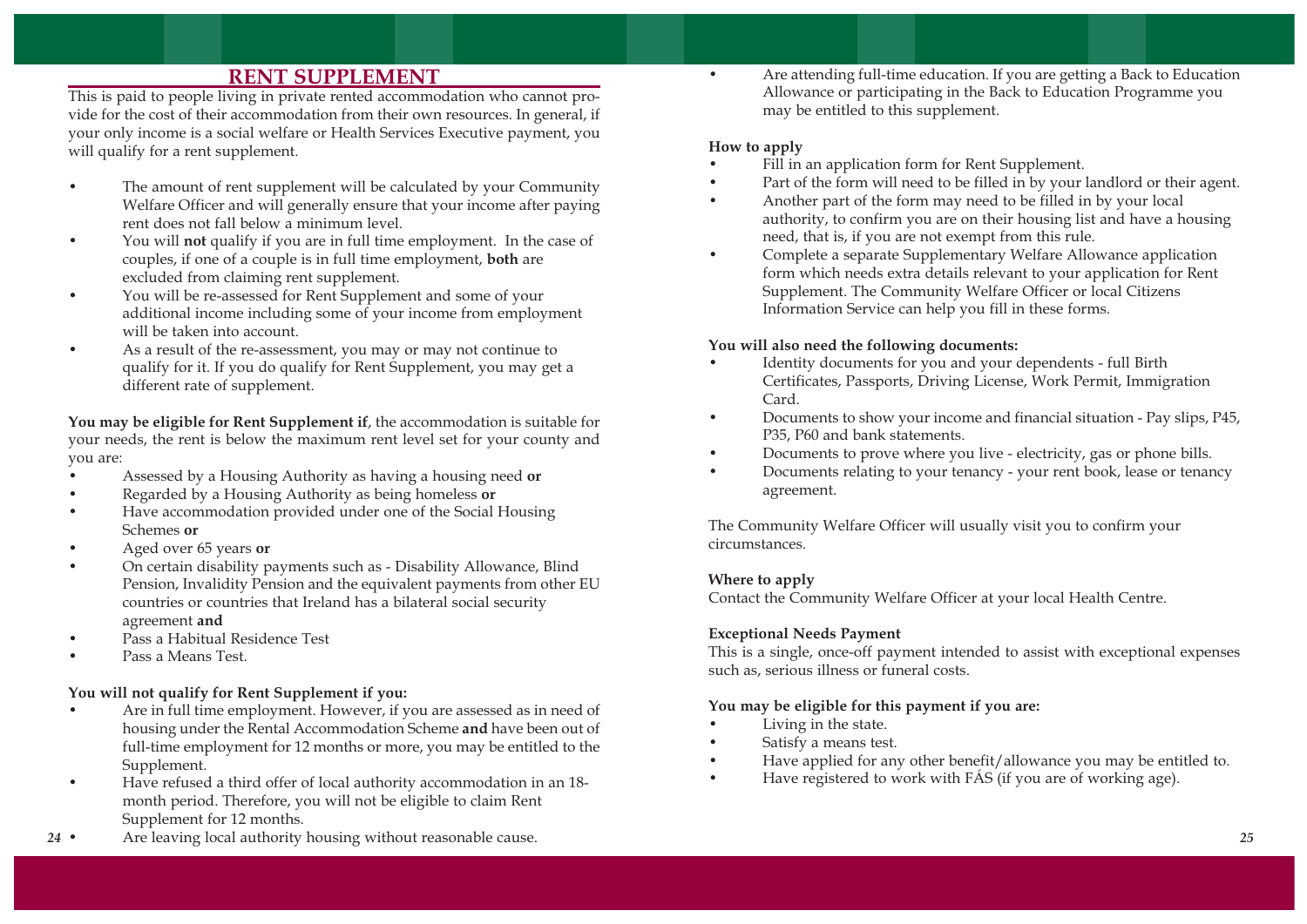# **You will not normally be eligible if you are:**

- •In full time work (more than 30 hours a week)
- •In full time education
- • Involved in a trade dispute or on strike. However, a dependant adult or dependant child of a person on strike can apply.

#### **Urgent Needs Payment**

You may get an urgent needs payment no matter what your means, but might have to pay it back at a later date, for example, if you are earning or later get insurance compensation.

#### **How to apply**

It is recommended that you apply for funeral assistance before the funeral takes place, however, failing this, you should apply as soon as possible afterwards.

#### **To apply for either type of needs payment you will need:**

- • Personal Public Service (PPS) numbers for yourself, your spouse or co-habitee and your children. (Child Benefit books or birth certificates, if you don't have PPS numbers for the children)
- •Evidence of any income or social welfare assistance you are on.
- • A rent book or statement of your mortgage interest payments, if you are looking for help with your rent or mortgage.

#### **Where to apply**

Contact the Community Welfare Officer at your local Health Centre.

# **USEFUL CONTACT INFORMATION**

**Department of Social and Family Affairs Information Services**  College Road Co. Sligo **Lo-call: 1890 662244 (general information) or 1890 500000 Website: www.welfare.ie**

**Carer's Allowance/ Carer's Benefit Section Social Welfare Services** Ballinalee Road Longford **Tel: (043) 334 0000 or (01) 704 3000 Lo-call: 1890 92 77 70**

#### **Respite Care Grant Section** PO Box 10085 Dublin 2

**Tel: (01) 673 2222**

#### **Carers Association**

Market Square Tullamore Co. Offaly **Tel: (057) 932 2920 Email: info@carersireland.com Website: www.carersireland.com**

#### **National Employment Rights Authority**

Employment Rights Government Buildings O'Brien Road Carlow **Lo-call: 1890 80 80 90 Website: www.employmentrights.ie**

**Caring For Carers** Carmody Street Business Park Ennis Co. Clare **Tel: (065) 686 6515 Email: support@caringforcarers.org**

**You can find more information on benefits, allowances and entitlements at your local Citizens Information Centre or on www.citizensinformation.ie Lo-call: 1890 777 121, Monday to Friday from 9am to 9pm.**

*[Information in this booklet has been taken from the Citizens Information Website] 26 27*